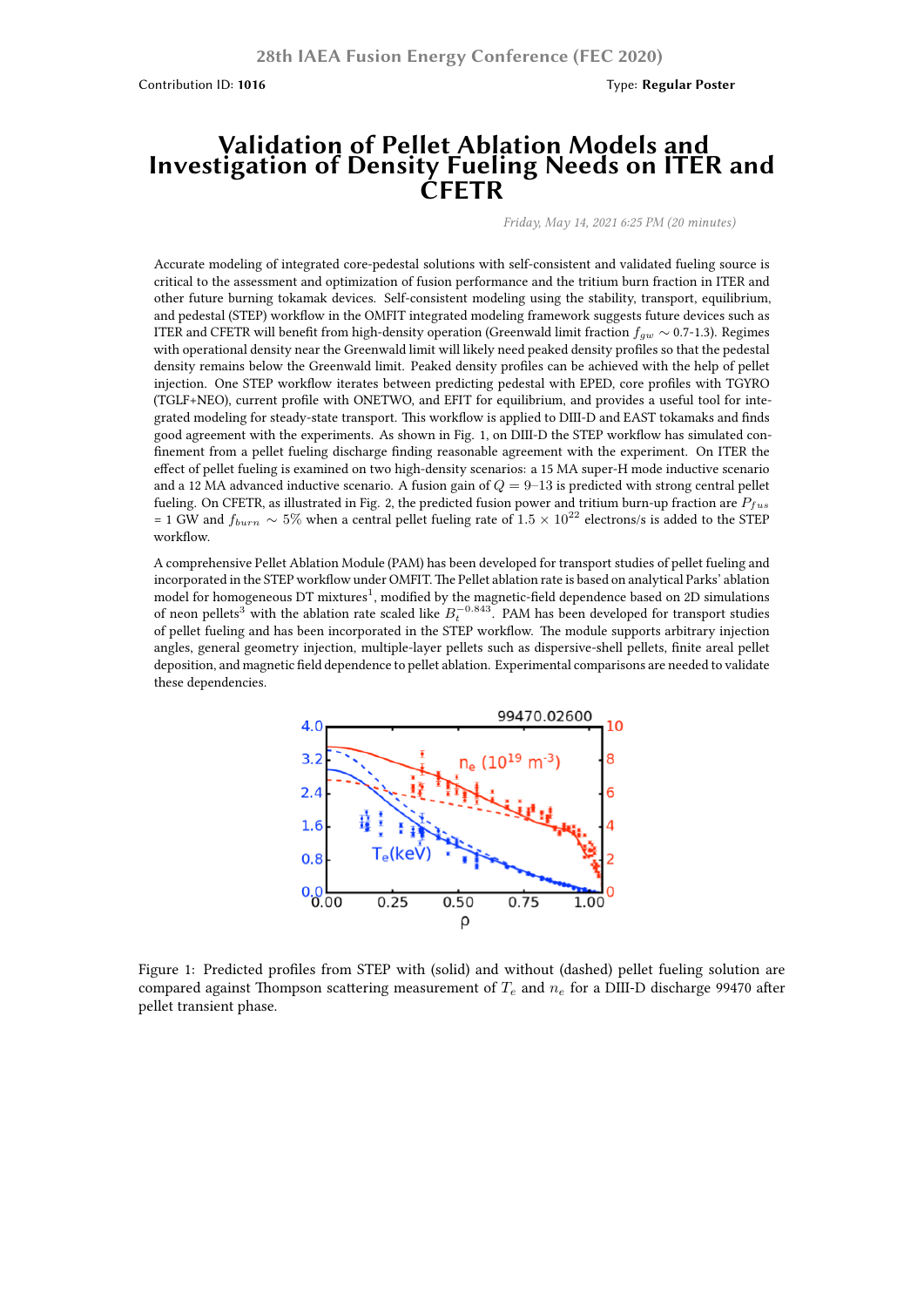

Figure 2: Predicted  $P_{fus}$  and  $f_{burn}$  for CFETR vs.  $S_{n_e}$  Gaussian density source located at  $\rho = 0.6$ .

The STEP workflow with pellet fueling has been tested against DIII-D pellet-fueling experiments, and finds reasonable agreement. Fig. 1 shows a comparison with a DIII-D L-mode discharge 99470 with core pellet fueling from 1800ms to 3200 ms. The separatrix boundary, NBI heating power, and large radius ( $\rho > 0.8$ )  $T_e$  and  $n_e$  are matched to the experiment. Then the workflow is performed with and without an averaged 4 Hz low-field side injected pellet source with velocity 570 m/s and radius 1.4 mm to represent an approximate average pellet fueling in the discharge. The addition of the pellet source increases *n<sup>e</sup>* and lowers Te with only a small change to the total *β*, consistent with the experiment. The Thomson scattering measurements of *n<sup>e</sup>* and  $T_e$  are also shown for discharge 99470 after the initial transient phase in  $n_e$  from the pellet fueling at 2600 ms. The values of  $n_e$  and  $T_e$  match well from  $\rho = 0.4 - 0.8$ . However, there is an over-prediction in  $T_e$ . This over-prediction may be due to the assumption of fast-ions classically heating the plasma. PAM predictions of deep shell-pellet deposition with a thin carbon shell are also consistent with DIII-D shell-pellet experiments $^3\!$ .

The predicted performance of CFETR improves significantly when a pellet-like Gaussian-shape core density fueling source is incorporated into the STEP workflow. One of the critical missions for CFETR is to breed more tritium than is consumed by the device. A tritium burn-up rate of at least 3\% is required to meet this objective. Fig. 2 shows the predicted fusion power ( $P_fus$ ) and tritium burn-up rate ( $f_{burn}$ ) for a CFETR H-mode scenario. As the density fueling is increased, the predicted fusion power increases and is predicted to meet the CFETR goal of 1 GW fusion power when  $1.5 \times 10^{22}~m^{-3}$  electron/s are added. Variation of the radial location of the density source have been performed finding that predicted *Pfus* and *fburn* increases with increased fueling depth, suggesting that deep fueling penetration is key to high performance. In order to achieve this fueling depth with pellets, shell pellets are likely required. To achieve deep fueling, one possibility is to encapsulate the frozen fuel inside a thin shell of low-Z material. PAM predicts that a pellet with a 0.2 mm diamond shell injected from the low field side with velocity 2000 m/s can penetrate to  $\rho = 0.5$  in CFETR.

The STEP workflow is also being applied to various other tokamak devices, including EAST and HL-2M. As an example, a RF only H-mode scenario for the HL-2M tokamak has been predicted using the STEP workflow. This scenario uses auxiliary power of 2 MW of 140 GHz from the upper launcher and 2 MW of 105 GHz from the radial launcher<sup>4</sup>. Fig. 3 shows the predicted profiles from STEP modeling. The scenario is predicted to have  $\beta_N = 1.25$  with  $T_i \leq T_e$  due to ECH only heating the electrons.



Figure 3: STEP predicted  $T_e, T_i,$  and  $n_e$  for an HL-2M EC heated H-mode scenario.

This material is based upon work supported by the U.S. Department of Energy, Office